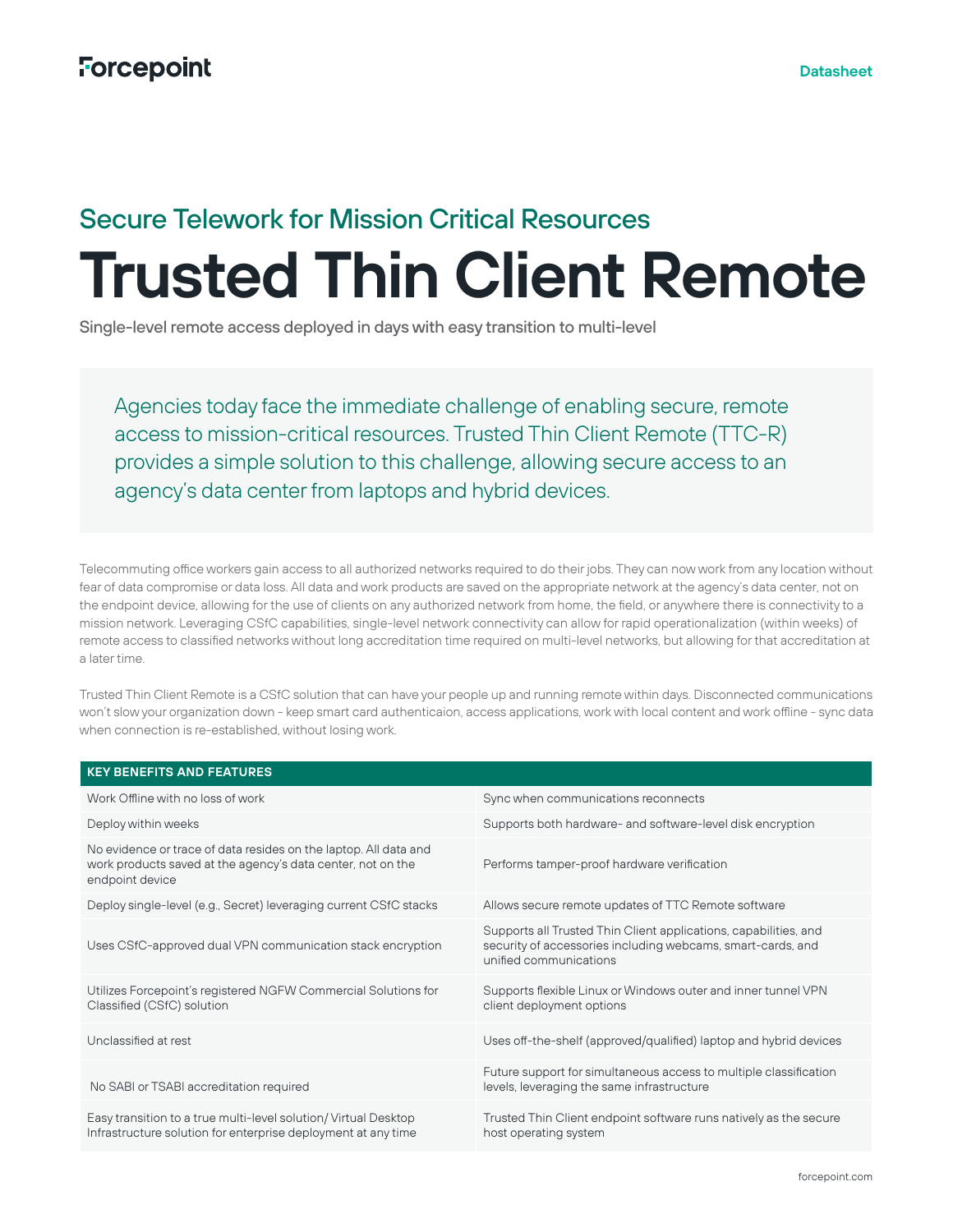# **Single-level Deployment**



# **Multi-level Deployment**



## **User experience**

Trusted Thin Client Remote is installed directly on the host machine, which allows for efficient use of all capabilities inherent in the hardware—video playback acceleration, multiple monitor support, audio, webcams, and smart cards. An authorized user starts the laptop, provides an initial decryption password to allow hardware-based system integrity validation, and initiates secure VPN connections to their organization. He or she then authenticates to the data, applications, and networks that reside solely in the organization's data center. (Refer to the Trusted Thin Client datasheet for more details.) Trusted Thin Client Remote protects the data and ensures that **no evidence or trace of data resides on the laptop.** If the device is lost or stolen, no evidence of the client software or secure connection methods are present on the device or hard drive and no data can be compromised. This allows for the access of classified data on systems in hotels,

homes, etc. with a significantly reduced risk posture. Should government employees not have access to their traditional workplace, TTC-R can provide similar single- or multi-level access from their remote work environments.

#### **Administrator experience**

Trusted Thin Client Remote is a seamless extension of the standard Trusted Thin Client software, allowing for easy expansion from a Trusted Thin Client Remote-only environment to also support thin client and workstation users. This also provides seamless inclusion of Remote users within an existing Trusted Thin Client deployment. Forcepoint Professional Services will install the appropriate licenses and activate additional features on the Distribution Consoles to support the additional capabilities.